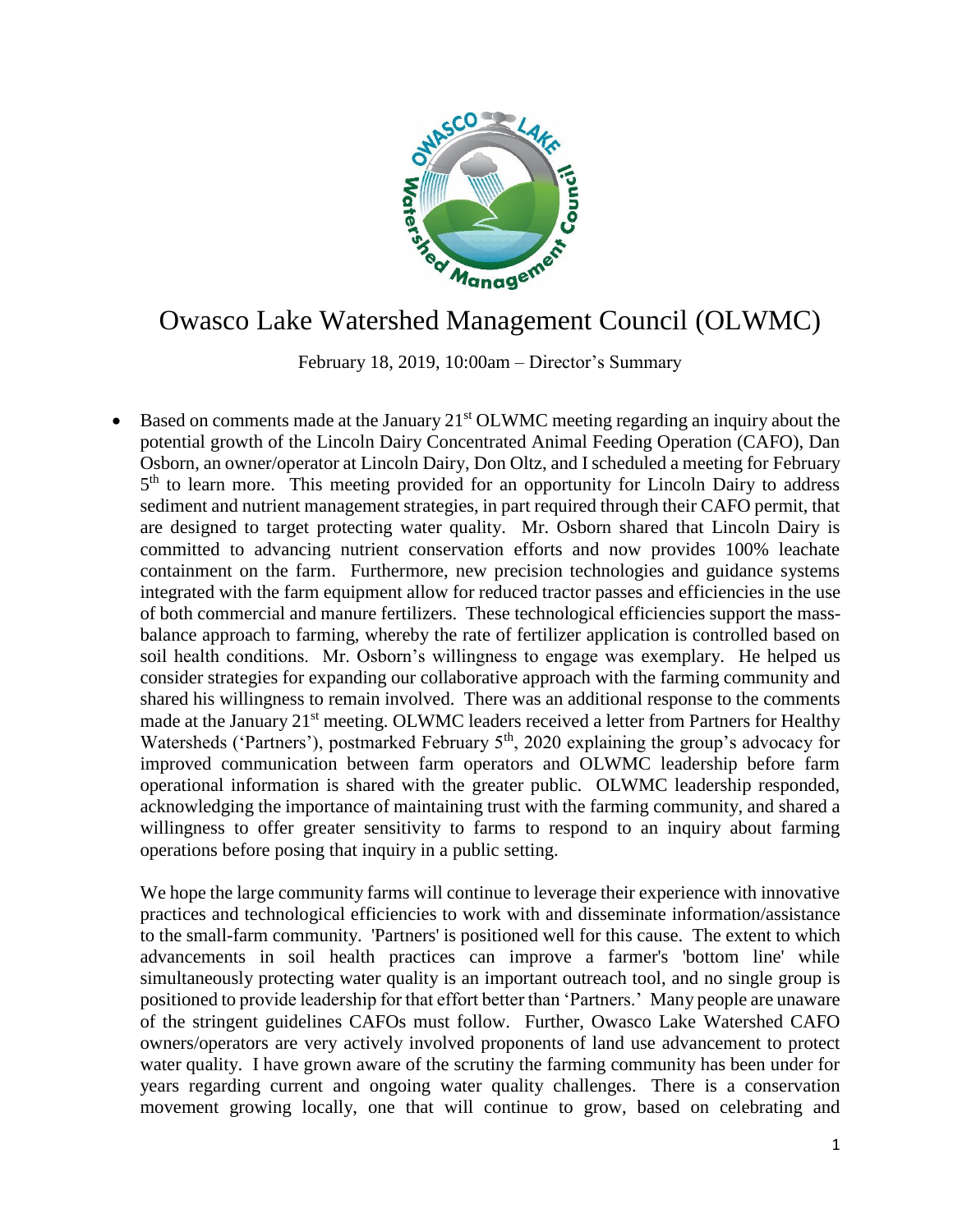promulgating the incredible achievements of the last couple of decades rather than alienating or vilifying the local agricultural community. Potential agriculture effects on water quality will now be explained/phrased in terms of what's *being done* to mitigate those effects, and the progress towards the advancement of Best Management Practices (BMPs) on watershed farms in recent years is beyond noteworthy; it's impressive. We all need to drink and we all need to eat; being pro water quality and pro-agriculture is not, and cannot be, mutually exclusive. 'Partners' was welcomed for an introduction and presentation with the OLWMC at an upcoming meeting. Growing the OLWMC's relationship with 'Partners' is an important step towards a collaborative approach where sharing ideas on pollutant controls and land use management practices can support the preservation of lake water quality.

- The Council continues to work with The Nature Conservancy (TNC) to negotiate ownership of lands targeted for acquisition. Based on OLWMC Member's approved resolution 01-2020, the OLWMC plans to hold real property to protect land and watershed features that support the protection of water quality.
- Resolutions have passed with the City of Auburn City Council and Cayuga County Water Quality Management Agency to offer letters of support for the OLWMC's petition with the NYSDEC to reclassify watershed tributaries to better protect them with a requirement for permit for adjacent construction activities. We are working closely with the NYSDEC to ensure this process is as effective as possible.
- Proposals for the Great Lakes Research Consortium (GLRC) and National Fish and Wildlife Five Star (Urban Waters Restoration Grant Program) grants were submitted January 24<sup>th</sup> and January 30<sup>th</sup>, respectively Both proposals targeted funding support for the Owasco Lake Watershed Inspection and Protection Division (OLWIPD) to conduct water quality monitoring projects along Hidden Brook in the Town of Owasco. The proposed projects advocate for the use of the OLWIPD's new water quality monitoring sonde to collect data and evaluate relationships between water quality and physical features characterization using stream assessments and remote sensing technologies.
- Kaitlyn Shanahan and I presented at the Auburn Wednesday Morning Roundtable on February 12<sup>th</sup>, highlighting the mission and objectives of the OLWMC and the role of the OLWIPD, as well as current initiatives, and community engagement efforts. We co-presented with the Cayuga County Water and Sewer authority, that shared its intention to develop 'Master Plan' to replace and expand infrastructure to source water to consumers.
- The OLWIPD is developing its annual report to highlight 2019 inspection activities. This report will be completed and made publicly available near the end of February.
- In partnership with OWLA, the OLWMC is coordinating and outreach initiative to improve public understanding of watershed science, the impact of land use activities, and land use improvements to better protect water quality. The OLWMC and OWLA are working collaboratively to develop a proposal for the 'Be Watershed Aware' Campaign that may include an expanded partnership with Evidn, a behavioral science consulting firm contracted